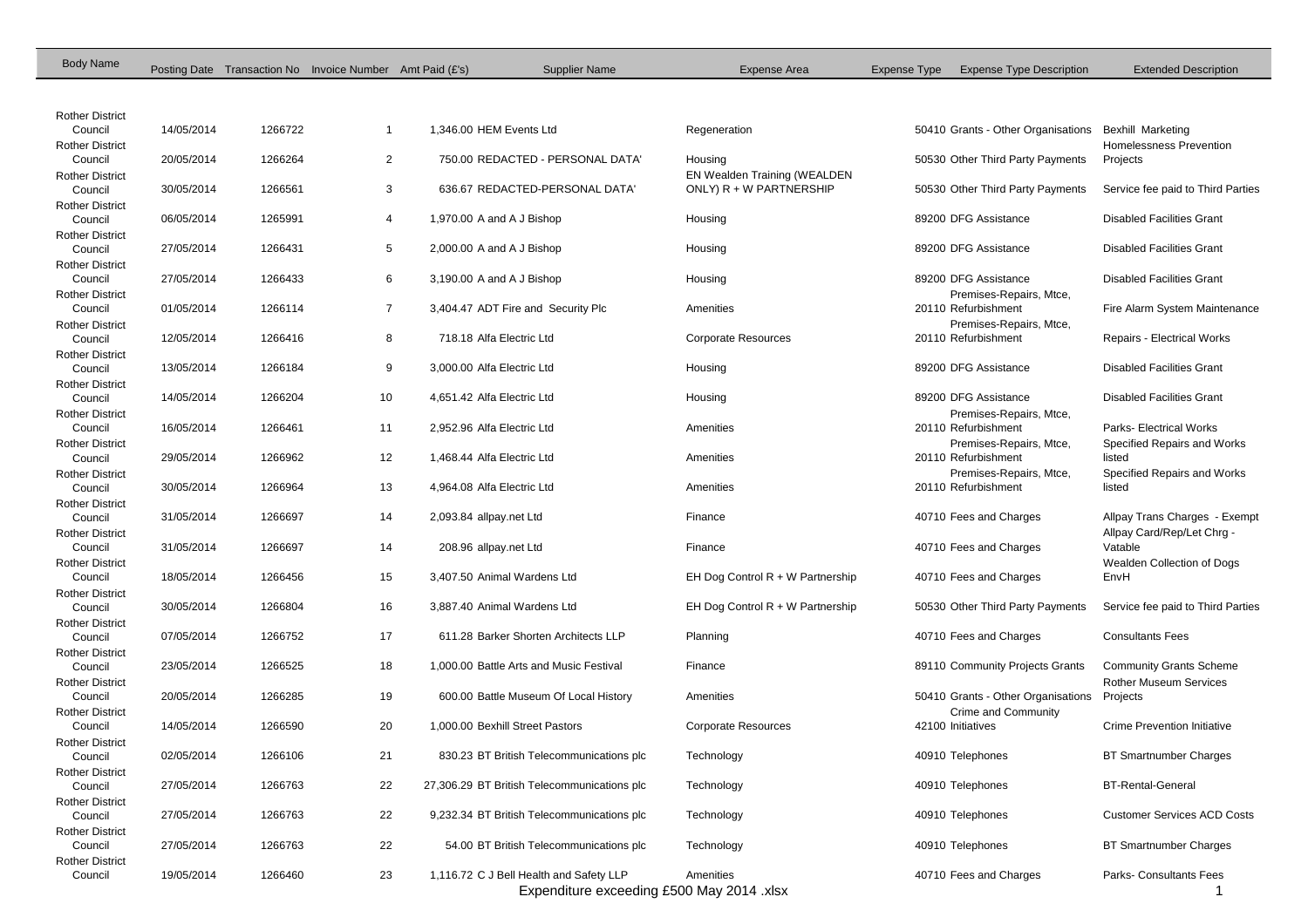| <b>Body Name</b>                  |            |         | Posting Date Transaction No Invoice Number Amt Paid (£'s) |                      | <b>Supplier Name</b>                                                    | Expense Area               | Expense Type | <b>Expense Type Description</b>                                | <b>Extended Description</b>                         |
|-----------------------------------|------------|---------|-----------------------------------------------------------|----------------------|-------------------------------------------------------------------------|----------------------------|--------------|----------------------------------------------------------------|-----------------------------------------------------|
| <b>Rother District</b><br>Council | 30/05/2014 | 1266837 | 24                                                        |                      | 11,590.20 Cale Briparc Ltd                                              | Amenities                  |              | 40110 Tools & Specialist Equipment Purchase of Ticket Machines |                                                     |
| <b>Rother District</b><br>Council | 07/05/2014 | 1266493 | 25                                                        |                      | 1,795.01 Capita Business Services Ltd                                   | Finance                    |              | 40710 Fees and Charges                                         | <b>Bank Charges</b>                                 |
| <b>Rother District</b><br>Council | 19/05/2014 | 1266776 | 26                                                        |                      | 474.00 CountyClean Environmental Services Ltd Amenities                 |                            |              | 40710 Fees and Charges                                         | Sewage/Cesspool Emptying                            |
| <b>Rother District</b><br>Council | 19/05/2014 | 1266776 | 26                                                        |                      | 948.00 CountyClean Environmental Services Ltd Amenities                 |                            |              | 40710 Fees and Charges                                         | Sewage/Cesspool Emptying                            |
| <b>Rother District</b><br>Council | 19/05/2014 | 1266776 | 26                                                        |                      | 474.00 CountyClean Environmental Services Ltd Amenities                 |                            |              | 40710 Fees and Charges                                         | Sewage/Cesspool Emptying                            |
| <b>Rother District</b><br>Council | 19/05/2014 | 1266778 | 27                                                        |                      | 534.00 CountyClean Environmental Services Ltd Amenities                 |                            |              | 20510 Premises-Sewerage                                        | Sewage/Cesspool Emptying                            |
| <b>Rother District</b><br>Council | 23/05/2014 | 1266526 | 28                                                        |                      | 6,604.46 Covalent Software Ltd                                          | Technology                 |              | Computer Licences (IT TO<br>41140 BUY ONLY)                    | Performance Management<br>Software                  |
| <b>Rother District</b><br>Council | 06/05/2014 | 1266047 | 29                                                        |                      | 1,372.48 D M Building Services                                          | Amenities                  |              | Premises-Repairs, Mtce,<br>20110 Refurbishment                 | Specified Repairs and Works<br>listed               |
| <b>Rother District</b><br>Council | 06/05/2014 | 1266143 | 30                                                        |                      | 2,854.81 D M Building Services                                          | Amenities                  |              | 40110 Tools & Specialist Equipment Purchase of Tools           |                                                     |
| <b>Rother District</b><br>Council | 30/05/2014 | 1266678 | 31                                                        |                      | 7,691.40 De La Warr Pavilion (Enterprise) Ltd                           | <b>Corporate Resources</b> |              | 20630 Premises- Meeting room Hire Election Hall Hire           |                                                     |
| <b>Rother District</b><br>Council | 30/05/2014 | 1266847 | 32                                                        |                      | 700.00 De La Warr Pavilion (Enterprise) Ltd                             | Amenities                  |              | <b>District Events-</b><br>42200 Concessionary Use             | <b>DLWP Community</b><br><b>Concessionary Grant</b> |
| <b>Rother District</b><br>Council | 30/05/2014 | 1266848 | 33                                                        |                      | 1,500.00 De La Warr Pavilion (Enterprise) Ltd                           | Amenities                  |              | <b>District Events-</b><br>42200 Concessionary Use             | <b>DLWP Community</b><br><b>Concessionary Grant</b> |
| <b>Rother District</b><br>Council | 20/05/2014 | 1266268 | 34                                                        |                      | 4,800.00 Dolphin Lifts Kent                                             | Housing                    |              | 89200 DFG Assistance                                           | <b>Disabled Facilities Grant</b>                    |
| <b>Rother District</b><br>Council | 23/05/2014 | 1266578 | 35                                                        | 2,110.18 Easynet Ltd |                                                                         | Technology                 |              | 40910 Telephones                                               | <b>Leased Line Rental</b>                           |
| <b>Rother District</b><br>Council | 30/05/2014 | 1266742 | 36                                                        |                      | English Landscapes Maintenance Ltd T/A<br>86,582.17 The Landscape Group | Amenities                  | 20910 Mtce   | Premises-Routine Grounds                                       | <b>Grounds Maintenance Contract</b>                 |
| <b>Rother District</b><br>Council | 12/05/2014 | 1266426 | 37                                                        |                      | 588.00 Evolution Water Services Ltd                                     | Amenities                  |              | 40710 Fees and Charges                                         | Legionella Sampling and<br>Monitoring               |
| <b>Rother District</b><br>Council | 13/05/2014 | 1266181 | 38                                                        |                      | 588.00 Express Removals Worldwide Ltd                                   | Housing                    |              | 50530 Other Third Party Payments                               | <b>Homelessness Prevention</b><br>Projects          |
| <b>Rother District</b><br>Council | 06/05/2014 | 1265987 | 39                                                        |                      | 1,030.32 Family Mosaic Housing                                          | Housing                    |              | 89200 DFG Assistance                                           | <b>Disabled Facilities Grant</b>                    |
| <b>Rother District</b><br>Council | 13/05/2014 | 1266096 | 40                                                        |                      | 615.76 Family Mosaic Housing                                            | Housing                    |              | 89200 DFG Assistance                                           | <b>Disabled Facilities Grant</b>                    |
| <b>Rother District</b><br>Council | 13/05/2014 | 1266182 | 41                                                        |                      | 697.70 Family Mosaic Housing                                            | Housing                    |              | 89200 DFG Assistance                                           | <b>Disabled Facilities Grant</b>                    |
| <b>Rother District</b><br>Council | 13/05/2014 | 1266183 | 42                                                        |                      | 3,460.00 Family Mosaic Housing                                          | Housing                    |              | 89200 DFG Assistance                                           | <b>Disabled Facilities Grant</b>                    |
| <b>Rother District</b><br>Council | 20/05/2014 | 1266267 | 43                                                        |                      | 720.00 Family Mosaic Housing                                            | Housing                    |              | 89200 DFG Assistance                                           | <b>Disabled Facilities Grant</b>                    |
| <b>Rother District</b><br>Council | 27/05/2014 | 1266432 | 44                                                        |                      | 1,492.36 Family Mosaic Housing                                          | Housing                    |              | 89200 DFG Assistance                                           | <b>Disabled Facilities Grant</b>                    |
| <b>Rother District</b><br>Council | 09/05/2014 | 1266451 | 45                                                        |                      | 18,333.64 Freedom Leisure                                               | Amenities                  |              | 50510 Private Contractors                                      | Management Fee to Private<br>Contracto              |
| <b>Rother District</b><br>Council | 09/05/2014 | 1266451 | 45                                                        |                      | 6,233.45 Freedom Leisure                                                | Amenities                  |              | 50510 Private Contractors                                      | Management Fee to Private<br>Contracto              |
| <b>Rother District</b><br>Council | 09/05/2014 | 1266451 | 45                                                        |                      | 12,100.21 Freedom Leisure                                               | Amenities                  |              | 50510 Private Contractors                                      | Management Fee to Private<br>Contracto              |
| <b>Rother District</b><br>Council | 30/05/2014 | 1266917 | 46                                                        |                      | 676.80 Gilgen Doors Systems UK Ltd                                      | Amenities                  |              | Premises-Repairs, Mtce,<br>20110 Refurbishment                 | <b>Access System Service</b>                        |

Expenditure exceeding £500 May 2014 .xlsx 2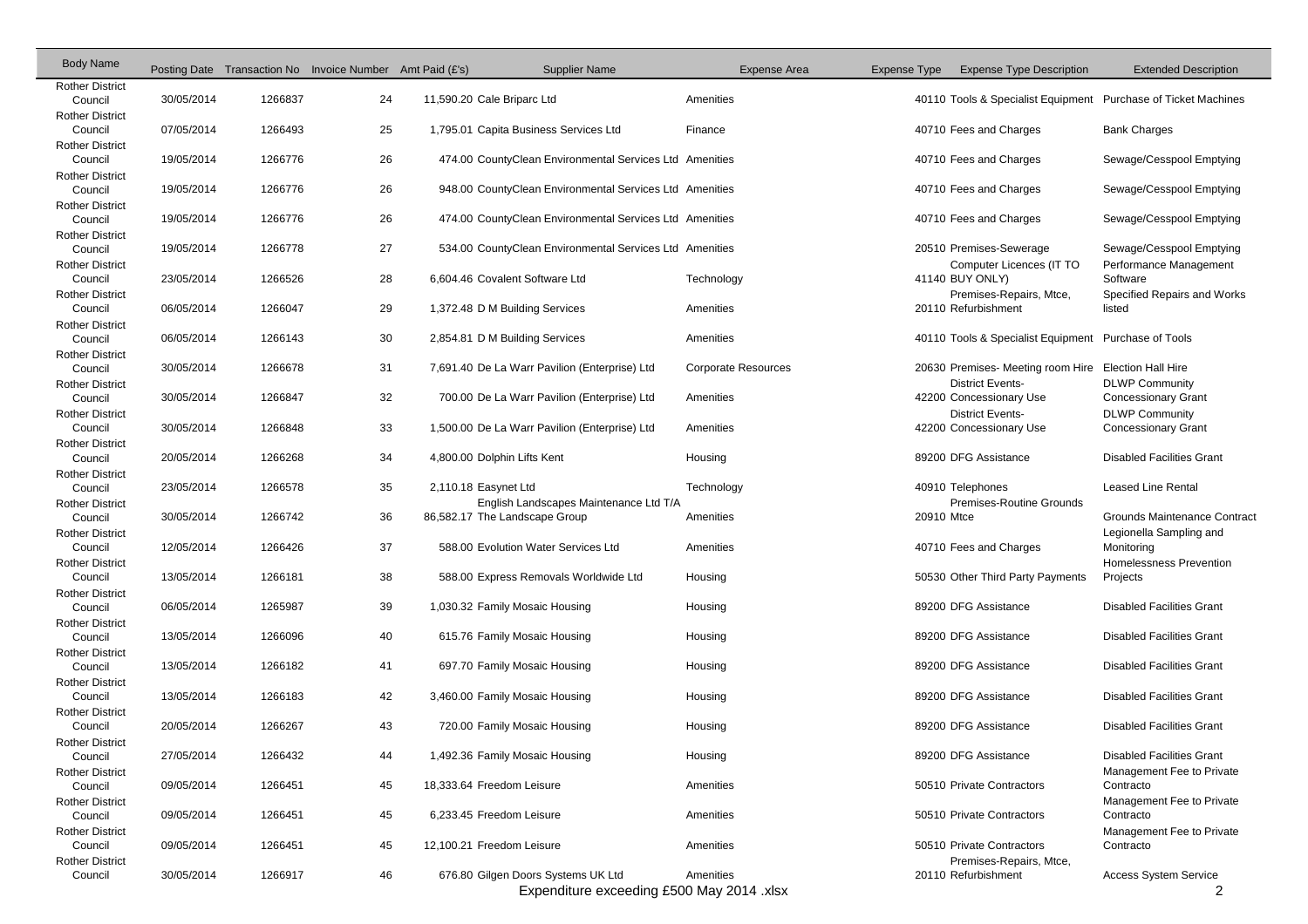| <b>Body Name</b>                  |            | Posting Date Transaction No Invoice Number Amt Paid (£'s) |    |                        | <b>Supplier Name</b>                               | Expense Area                        | Expense Type | <b>Expense Type Description</b>                   | <b>Extended Description</b>                   |
|-----------------------------------|------------|-----------------------------------------------------------|----|------------------------|----------------------------------------------------|-------------------------------------|--------------|---------------------------------------------------|-----------------------------------------------|
| <b>Rother District</b>            |            |                                                           |    |                        |                                                    |                                     |              |                                                   |                                               |
| Council                           | 03/05/2014 | 1266261                                                   | 47 |                        | 1,120.00 Globetask Ltd                             | Joint Waste Contract Client Unit    |              | 40710 Fees and Charges                            | <b>Consultants Fees</b>                       |
| <b>Rother District</b>            |            |                                                           |    |                        |                                                    |                                     |              |                                                   |                                               |
| Council                           | 21/05/2014 | 1266457                                                   | 48 |                        | 693.60 GovNet Communications                       | <b>Human Resources</b>              |              | 40110 Tools & Specialist Equipment                | Health and Safety Act Equipment               |
| <b>Rother District</b><br>Council | 30/05/2014 | 1267015                                                   | 49 |                        | 2,826.00 Gristwood and Toms Limited                | Amenities                           |              | Premises-Repairs, Mtce,<br>20110 Refurbishment    | Parks-Tree Works                              |
| <b>Rother District</b>            |            |                                                           |    |                        |                                                    |                                     |              | <b>Specialist Stationery (NON</b>                 | election special stationery                   |
| Council                           | 27/05/2014 | 1266658                                                   | 50 |                        | 2,136.00 Halarose Ltd                              | <b>Corporate Resources</b>          |              | 40510 PRINT ROOM)                                 | supplies                                      |
| <b>Rother District</b>            |            |                                                           |    |                        | Hastings Advice and Representation                 |                                     |              | SLAs - Voluntary Assoc et al                      | Hastings Advice +                             |
| Council                           | 06/05/2014 | 1266400                                                   | 51 |                        | 3,789.50 Centre (HARC)                             | Housing                             |              | 50310 (Committee Approved)                        | <b>Representation Ce</b>                      |
| <b>Rother District</b>            |            |                                                           |    |                        |                                                    |                                     |              | Subscriptions to                                  |                                               |
| Council                           | 06/05/2014 | 1266366                                                   | 52 |                        | 1,098.00 Haymarket Publishing Services Ltd         | Planning                            |              | 40750 Organisations                               | <b>DCP Subscription</b>                       |
| <b>Rother District</b>            |            |                                                           |    |                        |                                                    |                                     |              |                                                   |                                               |
| Council                           | 07/05/2014 | 1266329                                                   | 53 |                        | 773.83 Hays Specialist Recruitment Ltd             | Housing                             |              | 10410 Agency Staff                                | <b>Agency Staff</b>                           |
| <b>Rother District</b>            |            |                                                           |    |                        |                                                    |                                     |              |                                                   |                                               |
| Council                           | 14/05/2014 | 1266447                                                   | 54 |                        | 1,221.84 Hays Specialist Recruitment Ltd           | Housing                             |              | 10410 Agency Staff                                | <b>Agency Staff</b>                           |
| <b>Rother District</b>            |            |                                                           |    |                        |                                                    |                                     |              |                                                   |                                               |
| Council                           | 22/05/2014 | 1266596                                                   | 55 |                        | 1,221.84 Hays Specialist Recruitment Ltd           | Housing                             |              | 10410 Agency Staff                                | <b>Agency Staff</b>                           |
| <b>Rother District</b><br>Council | 29/05/2014 | 1266811                                                   | 56 |                        | 1,221.84 Hays Specialist Recruitment Ltd           | Housing                             |              | 10410 Agency Staff                                | <b>Agency Staff</b>                           |
| <b>Rother District</b>            |            |                                                           |    |                        |                                                    |                                     |              |                                                   |                                               |
| Council                           | 01/05/2014 | 1266007                                                   | 57 |                        | 3,954.39 Hitachi Capital Vehicle Solutions Ltd     | Finance                             |              | 95270 Contract Hire Cars                          | <b>Contract Hire Car Lease Costs</b>          |
| <b>Rother District</b>            |            |                                                           |    |                        |                                                    |                                     |              | Computer Equip Maintenance Maintenance of Network |                                               |
| Council                           | 22/05/2014 | 1266335                                                   | 58 |                        | 16,170.00 Ideal Networks Ltd                       | Technology                          |              | 41100 (IT ONLY)                                   | Equipment                                     |
| <b>Rother District</b>            |            |                                                           |    |                        |                                                    |                                     |              |                                                   |                                               |
| Council                           | 07/05/2014 | 1266011                                                   | 59 | 1,447.00 J D Mills Ltd |                                                    | Housing                             |              | 89200 DFG Assistance                              | <b>Disabled Facilities Grant</b>              |
| <b>Rother District</b>            |            |                                                           |    |                        |                                                    |                                     |              |                                                   |                                               |
| Council                           | 30/05/2014 | 1266602                                                   | 60 |                        | 540.00 J M Loades and Associates Ltd               | Amenities                           |              | 40710 Fees and Charges                            | Parks- Consultants Fees                       |
| <b>Rother District</b>            |            |                                                           |    |                        |                                                    |                                     |              |                                                   |                                               |
| Council                           | 27/05/2014 | 1266435                                                   | 61 |                        | 10,000.00 J.R. Fairhall Builder and Contractor Ltd | Housing                             |              | 89200 DFG Assistance                              | <b>Disabled Facilities Grant</b>              |
| <b>Rother District</b><br>Council | 08/05/2014 | 1266035                                                   | 62 |                        | 819.18 JNE Marketing Ltd                           | <b>Corporate Resources</b>          |              | Crime and Community<br>42100 Initiatives          | <b>Community Safety-Security</b><br>Equipment |
| <b>Rother District</b>            |            |                                                           |    |                        |                                                    |                                     |              |                                                   | Advertising in                                |
| Council                           | 09/05/2014 | 1266260                                                   | 63 |                        | 519.12 Johnston Publishing Ltd                     | <b>Human Resources</b>              |              | 40450 Advertising                                 | Newspapers/Magazine                           |
| <b>Rother District</b>            |            |                                                           |    |                        |                                                    |                                     |              | Premises-Repairs, Mtce,                           | Specified Repairs and Works                   |
| Council                           | 08/05/2014 | 1266038                                                   | 64 |                        | 798.05 Kerry SCS Ltd                               | Amenities                           |              | 20110 Refurbishment                               | listed                                        |
| <b>Rother District</b>            |            |                                                           |    |                        |                                                    |                                     |              |                                                   |                                               |
| Council                           | 01/05/2014 | 1266513                                                   | 65 |                        | 1,154,522.98 Kier Services - Environmental         | Joint Waste Contract Client Unit    |              | 50510 Private Contractors                         | <b>CORE Joint Waste Cost</b>                  |
| <b>Rother District</b>            |            |                                                           |    |                        |                                                    |                                     |              |                                                   |                                               |
| Council                           | 29/05/2014 | 1266832                                                   | 66 |                        | 24,160.80 Kier Services - Environmental            | Joint Waste Contract Client Unit    |              | 42000 Partnership Projects                        | <b>CLIENT Joint Waste Cost</b>                |
| <b>Rother District</b>            |            |                                                           |    |                        |                                                    |                                     |              |                                                   |                                               |
| Council                           | 02/05/2014 | 1266153                                                   | 67 |                        | 686.69 Killgerm Chemicals Ltd                      | EH Pest Control $R + W$ Partnership |              | 40120 Baits Poisons Etc                           | EnvH- Industrial Pesticides                   |
| <b>Rother District</b><br>Council | 28/05/2014 | 1266563                                                   | 68 |                        | 717.35 Killgerm Chemicals Ltd                      | EH Pest Control $R + W$ Partnership |              | 40120 Baits Poisons Etc                           | EnvH- Pest Control Supplies                   |
| <b>Rother District</b>            |            |                                                           |    |                        |                                                    |                                     |              |                                                   |                                               |
| Council                           | 16/05/2014 | 1266415                                                   | 69 |                        | 4,407.35 Lex Autolease                             | Finance                             |              | 95270 Contract Hire Cars                          | <b>Contract Hire Car Lease Costs</b>          |
| <b>Rother District</b>            |            |                                                           |    |                        |                                                    |                                     |              |                                                   | Miscellaneous Legal Reference                 |
| Council                           | 23/05/2014 | 1266680                                                   | 70 |                        | 992.45 LexisNexis Butterworths                     | <b>Corporate Resources</b>          |              | 40660 Books                                       | <b>Books</b>                                  |
| <b>Rother District</b>            |            |                                                           |    |                        |                                                    |                                     |              | <b>Additional Computer</b>                        |                                               |
| Council                           | 14/05/2014 | 1266822                                                   | 71 | 7,110.84 Misco         |                                                    | <b>Corporate Resources</b>          |              | 41110 Equipment                                   | New Scanner                                   |
| <b>Rother District</b>            |            |                                                           |    |                        |                                                    |                                     |              | <b>Additional Computer</b>                        |                                               |
| Council                           | 19/05/2014 | 1266995                                                   | 72 | 514.01 Misco           |                                                    | Housing                             |              | 41110 Equipment                                   | New PC/Computer                               |
| <b>Rother District</b>            |            |                                                           |    |                        |                                                    |                                     |              | Computer Equipment (IT                            |                                               |
| Council                           | 21/05/2014 | 1266993                                                   | 73 | 1,022.02 Misco         |                                                    | <b>Corporate Resources</b>          |              | 41120 ONLY)                                       | New Computer Hardware                         |

Expenditure exceeding £500 May 2014 .xlsx 3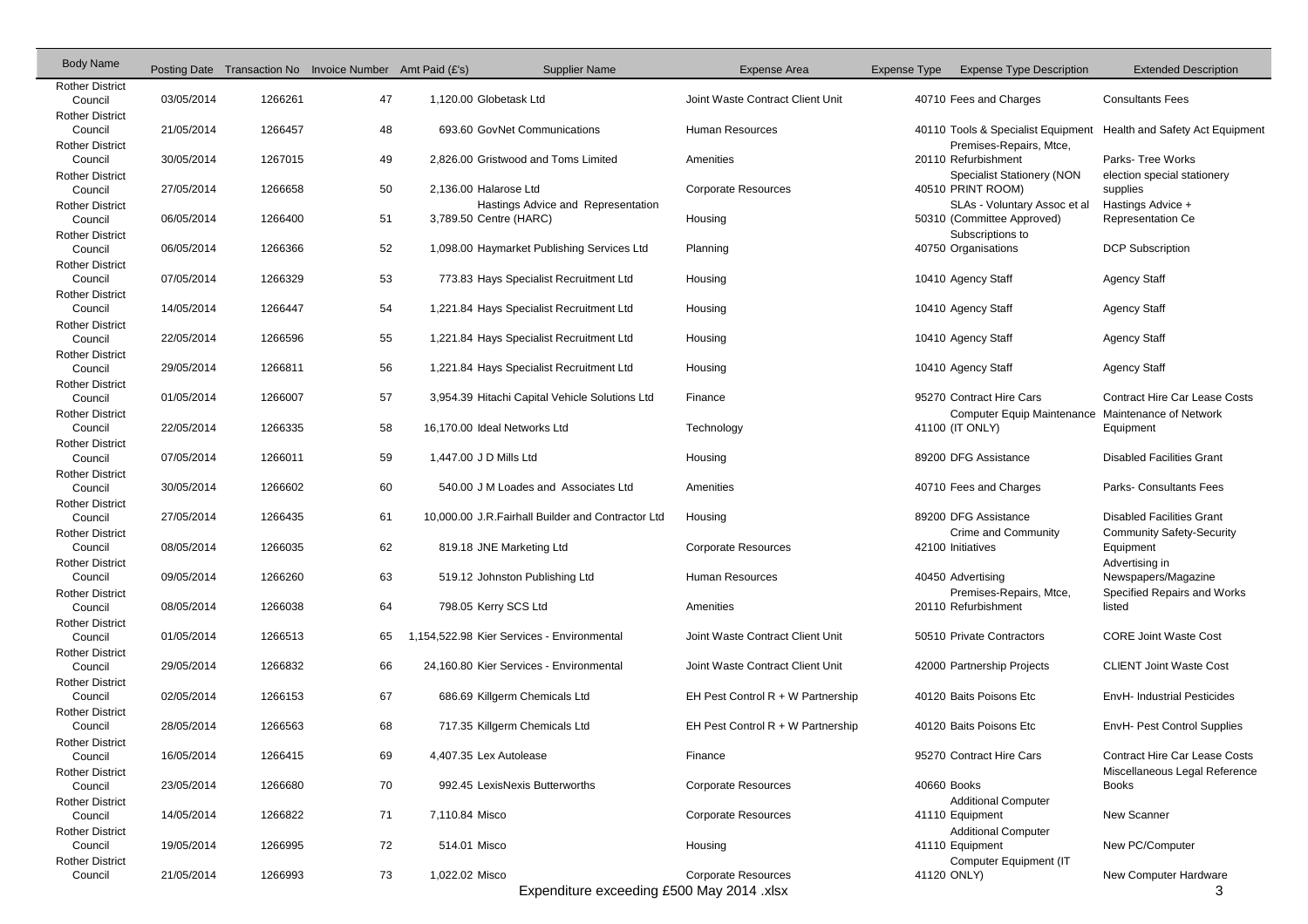| <b>Body Name</b>                  |            |         | Posting Date Transaction No Invoice Number Amt Paid (£'s) |                     | <b>Supplier Name</b>                                         | Expense Area                        | Expense Type | <b>Expense Type Description</b>    | <b>Extended Description</b>           |
|-----------------------------------|------------|---------|-----------------------------------------------------------|---------------------|--------------------------------------------------------------|-------------------------------------|--------------|------------------------------------|---------------------------------------|
| <b>Rother District</b>            |            |         |                                                           |                     |                                                              |                                     |              |                                    | Printing (Not from RDC Print          |
| Council                           | 27/05/2014 | 1266511 | 74                                                        |                     | 1,484.40 Motavation Publishing and Graphics Ltd              | Finance                             |              | 40410 Printing (Non Print Room)    | Room)                                 |
| <b>Rother District</b>            |            |         |                                                           |                     | NCC Services Ltd (T/A NCC Group                              |                                     |              | Computer Licences (IT TO           | Advance Pay ESCROW                    |
| Council                           | 12/05/2014 | 1266287 | 75                                                        |                     | 954.00 Escrow Ltd)                                           | Technology                          |              | 41140 BUY ONLY)                    | Agreement                             |
| <b>Rother District</b>            |            |         |                                                           |                     | NCC Services Ltd (T/A NCC Group                              |                                     |              | Computer Licences (IT TO           | Advance Pay ESCROW                    |
| Council                           | 12/05/2014 | 1266288 | 76                                                        |                     | 954.00 Escrow Ltd)                                           | Technology                          |              | 41140 BUY ONLY)                    | Agreement                             |
| <b>Rother District</b>            |            |         |                                                           |                     |                                                              |                                     |              | Premises-Repairs, Mtce,            | Purchase of Materials - Build         |
| Council                           | 13/05/2014 | 1266291 | 77                                                        |                     | 1,392.96 Nicholls and Clarke Building Products Ltd Amenities |                                     |              | 20110 Refurbishment                | Maint                                 |
| <b>Rother District</b>            |            |         |                                                           |                     |                                                              |                                     |              |                                    |                                       |
| Council                           | 07/05/2014 | 1266010 | 78                                                        |                     | 1,269.00 Nutra Plumbing and Heating Ltd                      | Housing                             |              | 89200 DFG Assistance               | <b>Disabled Facilities Grant</b>      |
| <b>Rother District</b>            |            |         |                                                           |                     |                                                              |                                     |              | <b>General Stationery (PRINT</b>   | <b>General Stationery (Print Room</b> |
| Council                           | 23/05/2014 | 1266587 | 79                                                        |                     | 16.70 Office Depot UK Ltd                                    | Technology                          |              | 40520 ROOM ONLY)                   | <b>ONLY</b>                           |
| <b>Rother District</b>            |            |         |                                                           |                     |                                                              |                                     |              | <b>Computer Consumables (IT</b>    |                                       |
| Council                           | 23/05/2014 | 1266587 | 79                                                        |                     | 727.58 Office Depot UK Ltd                                   | Technology                          |              | 41130 TO BUY ONLY)                 | InkJet Cartridge                      |
| <b>Rother District</b>            |            |         |                                                           |                     |                                                              |                                     |              | <b>Specialist Stationery (NON</b>  | election special stationery           |
| Council                           | 19/05/2014 | 1266528 | 80                                                        |                     | 748.32 Pakflatt (UK) Ltd                                     | <b>Corporate Resources</b>          |              | 40510 PRINT ROOM)                  | supplies                              |
| <b>Rother District</b><br>Council | 15/05/2014 | 1266907 | 81                                                        |                     | 680.08 Pitney Bowes Finance Limited                          | Finance                             |              | 99010 Stock Accounts               | Town Hall Franking Machine            |
|                                   |            |         |                                                           |                     |                                                              |                                     |              |                                    |                                       |
| <b>Rother District</b>            | 08/05/2014 | 1266203 | 82                                                        |                     | 9.60 Postage By Phone-Pitney Bowes Ltd                       | <b>Corporate Resources</b>          |              | 40810 Postages                     | Admin Charge - TH Franking            |
| Council                           |            |         |                                                           |                     |                                                              |                                     |              |                                    |                                       |
| <b>Rother District</b><br>Council | 08/05/2014 | 1266203 | 82                                                        |                     | 5,000.00 Postage By Phone-Pitney Bowes Ltd                   | Finance                             |              | 99010 Stock Accounts               | Town Hall Franking Machine            |
| <b>Rother District</b>            |            |         |                                                           |                     |                                                              |                                     |              | <b>General Stationery (PRINT</b>   | <b>General Stationery (Print Room</b> |
| Council                           | 16/05/2014 | 1266466 | 83                                                        |                     | 547.20 Premier Paper Group Ltd                               | Technology                          |              | 40520 ROOM ONLY)                   | <b>ONLY</b>                           |
| <b>Rother District</b>            |            |         |                                                           |                     |                                                              |                                     |              | <b>General Stationery (PRINT</b>   | General Stationery (Print Room        |
| Council                           | 23/05/2014 | 1266586 | 84                                                        |                     | 58.42 Premier Paper Group Ltd                                | Technology                          |              | 40520 ROOM ONLY)                   | <b>ONLY</b>                           |
| <b>Rother District</b>            |            |         |                                                           |                     |                                                              |                                     |              | Photocopy Paper (PRINT             |                                       |
| Council                           | 23/05/2014 | 1266586 | 84                                                        |                     | 169.92 Premier Paper Group Ltd                               | Technology                          |              | 40530 ROOM ONLY)                   | A4 White 90GSM                        |
| <b>Rother District</b>            |            |         |                                                           |                     |                                                              |                                     |              | Photocopy Paper (PRINT             |                                       |
| Council                           | 23/05/2014 | 1266586 | 84                                                        |                     | 483.60 Premier Paper Group Ltd                               | Technology                          |              | 40530 ROOM ONLY)                   | Photocopy White A4 80GSM              |
| <b>Rother District</b>            |            |         |                                                           |                     |                                                              |                                     |              |                                    |                                       |
| Council                           | 20/05/2014 | 1266437 | 85                                                        | 6,000.00 QA Limited |                                                              | Technology                          |              | 10910 Training                     | Training                              |
| <b>Rother District</b>            |            |         |                                                           |                     |                                                              |                                     |              |                                    | Fees for services provided by Not     |
| Council                           | 09/05/2014 | 1267009 | 86                                                        |                     | 4,144.00 Rentokil Pest Control                               | EH Pest Control $R + W$ Partnership |              | 40710 Fees and Charges             | For Profit Organisations              |
| <b>Rother District</b>            |            |         |                                                           |                     |                                                              |                                     |              |                                    | Homelessness Prevention               |
| Council                           | 20/05/2014 | 1266269 | 87                                                        |                     | 500.00 Room2Let Ltd                                          | Housing                             |              | 50530 Other Third Party Payments   | Projects                              |
| <b>Rother District</b>            |            |         |                                                           |                     |                                                              |                                     |              | Premises-Repairs, Mtce,            |                                       |
| Council                           | 30/05/2014 | 1266785 | 88                                                        |                     | 516.00 Roy Farley Flooring Ltd                               | Amenities                           |              | 20110 Refurbishment                | Carpet and Flooring Fitting           |
| <b>Rother District</b>            |            |         |                                                           |                     |                                                              |                                     |              | Premises-Repairs, Mtce,            | Purchase of Materials - Build         |
| Council                           | 31/05/2014 | 1266867 | 89                                                        |                     | 518.40 Rye Hire Ltd                                          | Amenities                           |              | 20110 Refurbishment                | Maint                                 |
| <b>Rother District</b>            |            |         |                                                           |                     |                                                              |                                     |              |                                    | <b>Rother Museum Services</b>         |
| Council                           | 20/05/2014 | 1266286 | 90                                                        |                     | 600.00 Rye Museum Association                                | Amenities                           |              | 50410 Grants - Other Organisations | Projects                              |
| <b>Rother District</b>            |            |         |                                                           |                     |                                                              |                                     |              |                                    | Homelessness Prevention               |
| Council                           | 06/05/2014 | 1265992 | 91                                                        |                     | 800.00 Shuttleworth and Co                                   | Housing                             |              | 50530 Other Third Party Payments   | Projects                              |
| <b>Rother District</b>            |            |         |                                                           |                     |                                                              |                                     |              |                                    |                                       |
| Council                           | 05/05/2014 | 1266158 | 92                                                        |                     | 588.00 Solutions Accommodation Providers Ltd                 | Housing                             |              | 40710 Fees and Charges             | Bed and Breakfast Accom - misc.       |
| <b>Rother District</b>            |            |         |                                                           |                     |                                                              |                                     |              |                                    |                                       |
| Council                           | 12/05/2014 | 1266314 | 93                                                        |                     | 588.00 Solutions Accommodation Providers Ltd                 | Housing                             |              | 40710 Fees and Charges             | Bed and Breakfast Accom - misc.       |
| <b>Rother District</b>            |            |         |                                                           |                     |                                                              |                                     |              |                                    |                                       |
| Council                           | 19/05/2014 | 1266403 | 94                                                        |                     | 588.00 Solutions Accommodation Providers Ltd Housing         |                                     |              | 40710 Fees and Charges             | Bed and Breakfast Accom - misc.       |
| <b>Rother District</b>            |            |         |                                                           |                     |                                                              |                                     |              |                                    |                                       |
| Council                           | 19/05/2014 | 1266404 | 95                                                        |                     | 504.00 Solutions Accommodation Providers Ltd                 | Housing                             |              | 40710 Fees and Charges             | Bed and Breakfast Accom - misc.       |
| <b>Rother District</b>            |            |         |                                                           |                     |                                                              |                                     |              |                                    |                                       |
| Council                           | 26/05/2014 | 1266725 | 96                                                        |                     | 588.00 Solutions Accommodation Providers Ltd Housing         |                                     |              | 40710 Fees and Charges             | Bed and Breakfast Accom - misc.       |
|                                   |            |         |                                                           |                     | Expenditure exceeding £500 May 2014 .xlsx                    |                                     |              |                                    | 4                                     |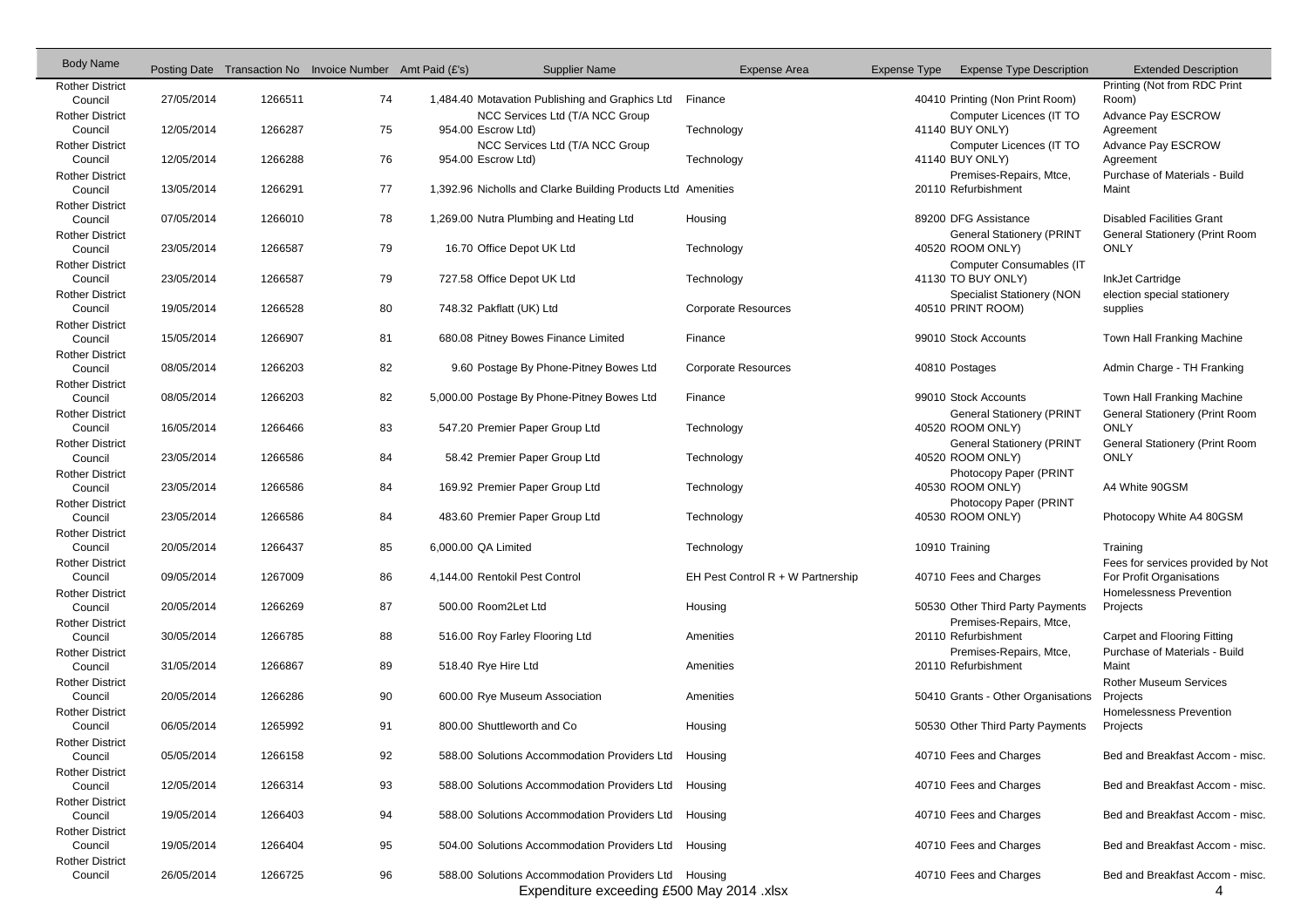| <b>Body Name</b>                  |            |         | Posting Date Transaction No Invoice Number Amt Paid (£'s) |              | <b>Supplier Name</b>                         | <b>Expense Area</b>              | Expense Type |                | <b>Expense Type Description</b>                                    | <b>Extended Description</b>                                     |
|-----------------------------------|------------|---------|-----------------------------------------------------------|--------------|----------------------------------------------|----------------------------------|--------------|----------------|--------------------------------------------------------------------|-----------------------------------------------------------------|
| <b>Rother District</b><br>Council | 26/05/2014 | 1266726 | 97                                                        |              | 504.00 Solutions Accommodation Providers Ltd | Housing                          |              |                | 40710 Fees and Charges                                             | Bed and Breakfast Accom - misc.                                 |
| <b>Rother District</b><br>Council | 03/05/2014 | 1266258 | 98                                                        |              | 629.66 South East Water Plc                  | Amenities                        |              |                | 20410 Premises-Water                                               | <b>Water Charges</b>                                            |
| <b>Rother District</b>            |            |         |                                                           |              | Southeast Marketing Ltd T/A GP               |                                  |              |                |                                                                    |                                                                 |
| Council                           | 30/05/2014 | 1266946 | 99                                                        |              | 1,113.48 PromoWear                           | Amenities                        |              |                | 40310 Clothing, Uniforms                                           | Mens Protective-Other                                           |
| <b>Rother District</b><br>Council | 06/05/2014 | 1265989 | 100                                                       |              | 3,045.50 Southern Mobility Centres Ltd       | Housing                          |              |                | 89200 DFG Assistance                                               | <b>Disabled Facilities Grant</b>                                |
| <b>Rother District</b><br>Council | 27/05/2014 | 1266434 | 101                                                       |              | 1,739.10 Southern Mobility Centres Ltd       | Housing                          |              |                | 89200 DFG Assistance                                               | <b>Disabled Facilities Grant</b>                                |
| <b>Rother District</b><br>Council | 13/05/2014 | 1266397 | 102                                                       |              | 841.97 Southern Water                        | Amenities                        |              |                | 20510 Premises-Sewerage                                            | Sewage Charges                                                  |
| <b>Rother District</b><br>Council | 22/05/2014 | 1266571 | 103                                                       |              | 226.23 Southern Water                        | Amenities                        |              |                | 20410 Premises-Water                                               | <b>Water Charges</b>                                            |
| <b>Rother District</b>            |            |         |                                                           |              |                                              |                                  |              |                |                                                                    |                                                                 |
| Council<br><b>Rother District</b> | 22/05/2014 | 1266571 | 103                                                       |              | 407.54 Southern Water                        | Amenities                        |              |                | 20510 Premises-Sewerage<br>Subscriptions to                        | Sewage Charges                                                  |
| Council<br><b>Rother District</b> | 21/05/2014 | 1266519 | 104                                                       |              | 1,194.00 Speedwell Software Ltd              | Policy and Performance Unit      |              |                | 40750 Organisations                                                | Subscription to Organisations<br><b>Homelessness Prevention</b> |
| Council                           | 13/05/2014 | 1266185 | 105                                                       |              | 1,450.00 Stace and Co                        | Housing                          |              |                | 50530 Other Third Party Payments                                   | Projects                                                        |
| <b>Rother District</b><br>Council | 27/05/2014 | 1266707 | 106                                                       |              | 1,249.50 SupportingU Ltd                     | EH Pollution $R + W$ Partnership |              |                | 40110 Tools & Specialist Equipment                                 | EnvH- Air Pollution Equipment                                   |
| <b>Rother District</b><br>Council | 15/05/2014 | 1266825 | 107                                                       |              | 720.00 Sussex Waste Management Ltd           | Amenities                        |              |                | Premises-Repairs, Mtce,<br>20110 Refurbishment                     | Parks - Playground Repairs                                      |
| <b>Rother District</b><br>Council | 15/05/2014 | 1266420 | 108                                                       | 1,188.48 Ltd | The Fountain Workshop (Maintenance)          | Amenities                        |              |                | 50510 Private Contractors                                          | Water Feature Maintenance                                       |
| <b>Rother District</b><br>Council | 27/05/2014 | 1266412 | 109                                                       |              | 500.00 The Information Commissioner          | <b>Corporate Resources</b>       |              |                | 40710 Fees and Charges                                             | Data Protection Act                                             |
| <b>Rother District</b><br>Council | 30/05/2014 | 1266991 | 110                                                       |              | 503.39 The Roman Group                       | Amenities                        |              |                | 40130 Furniture and Equipment                                      | Purchase of office equipment                                    |
| <b>Rother District</b><br>Council | 22/05/2014 | 1266579 | 111                                                       |              | 1,440.00 Tourism South East                  | Regeneration                     |              |                | 40710 Fees and Charges                                             | Data Stewarding Services                                        |
| <b>Rother District</b>            |            |         |                                                           |              |                                              |                                  |              |                |                                                                    |                                                                 |
| Council<br><b>Rother District</b> | 07/05/2014 | 1266367 | 112                                                       |              | 540.00 Trevor Roberts Associates Ltd         | Planning                         |              | 10910 Training |                                                                    | Training                                                        |
| Council                           | 30/05/2014 | 1266834 | 113                                                       |              | 3,743.21 Virtual Mail Room Ltd               | Finance                          |              |                | 40810 Postages                                                     | Postages - Virtual Mail Room                                    |
| <b>Rother District</b><br>Council | 06/05/2014 | 1266060 | 114                                                       |              | 549.06 Wightman and Parrish Ltd              | Amenities                        |              |                | 20820 Premises-Cleaning Materials                                  | <b>Premises Cleaning Materials</b>                              |
| <b>Rother District</b><br>Council | 27/05/2014 | 1266865 | 115                                                       |              | 900.00 William Cooke and Son (Farmers) Ltd   | Amenities                        |              |                | Premises-Repairs, Mtce,<br>20110 Refurbishment                     | Sand Clearance at Camber                                        |
| <b>Rother District</b><br>Council | 20/05/2014 | 1266283 | 116                                                       |              | 1,000.00 Winchelsea Museum                   | Amenities                        |              |                | 50410 Grants - Other Organisations                                 | <b>Rother Museum Services</b><br>Projects                       |
| <b>Rother District</b>            |            |         |                                                           |              |                                              |                                  |              |                |                                                                    | <b>Rother Museum Services</b>                                   |
| Council<br><b>Rother District</b> | 20/05/2014 | 1266284 | 117                                                       |              | 600.00 Winchelsea Museum                     | Amenities                        |              |                | 50410 Grants - Other Organisations<br><b>Photocopier Contracts</b> | Projects                                                        |
| Council                           | 01/05/2014 | 1266067 | 118                                                       |              | 9,256.51 Xerox (UK) Ltd                      | Technology                       |              |                | 41250 (PRINT ROOM ONLY)                                            | <b>Copier Servicing</b>                                         |
| <b>Rother District</b><br>Council | 13/05/2014 | 1266293 | 119                                                       |              | 1,074.00 Barry Freeman and Sons              | Amenities                        |              |                | Premises-Repairs, Mtce,<br>20110 Refurbishment                     | <b>Painting Works</b>                                           |
| <b>Rother District</b><br>Council | 21/05/2014 | 1266425 | 120                                                       |              | 1,188.00 Barry Freeman and Sons              | Amenities                        |              |                | Premises-Repairs, Mtce,<br>20110 Refurbishment                     | <b>Painting Works</b>                                           |
| <b>Rother District</b><br>Council | 06/05/2014 | 1266051 | 121                                                       |              | 900.00 Colin A May                           | Amenities                        |              |                | Premises-Repairs, Mtce,<br>20110 Refurbishment                     | <b>Painting Works</b>                                           |
| <b>Rother District</b><br>Council | 06/05/2014 | 1266824 | 122                                                       |              | 1,836.00 Colin A May                         | <b>Resetting Project</b>         |              |                | Premises-Repairs, Mtce,<br>20110 Refurbishment                     | <b>Painting Works</b>                                           |
|                                   |            |         |                                                           |              | Expenditure exceeding £500 May 2014 .xlsx    |                                  |              |                |                                                                    | 5                                                               |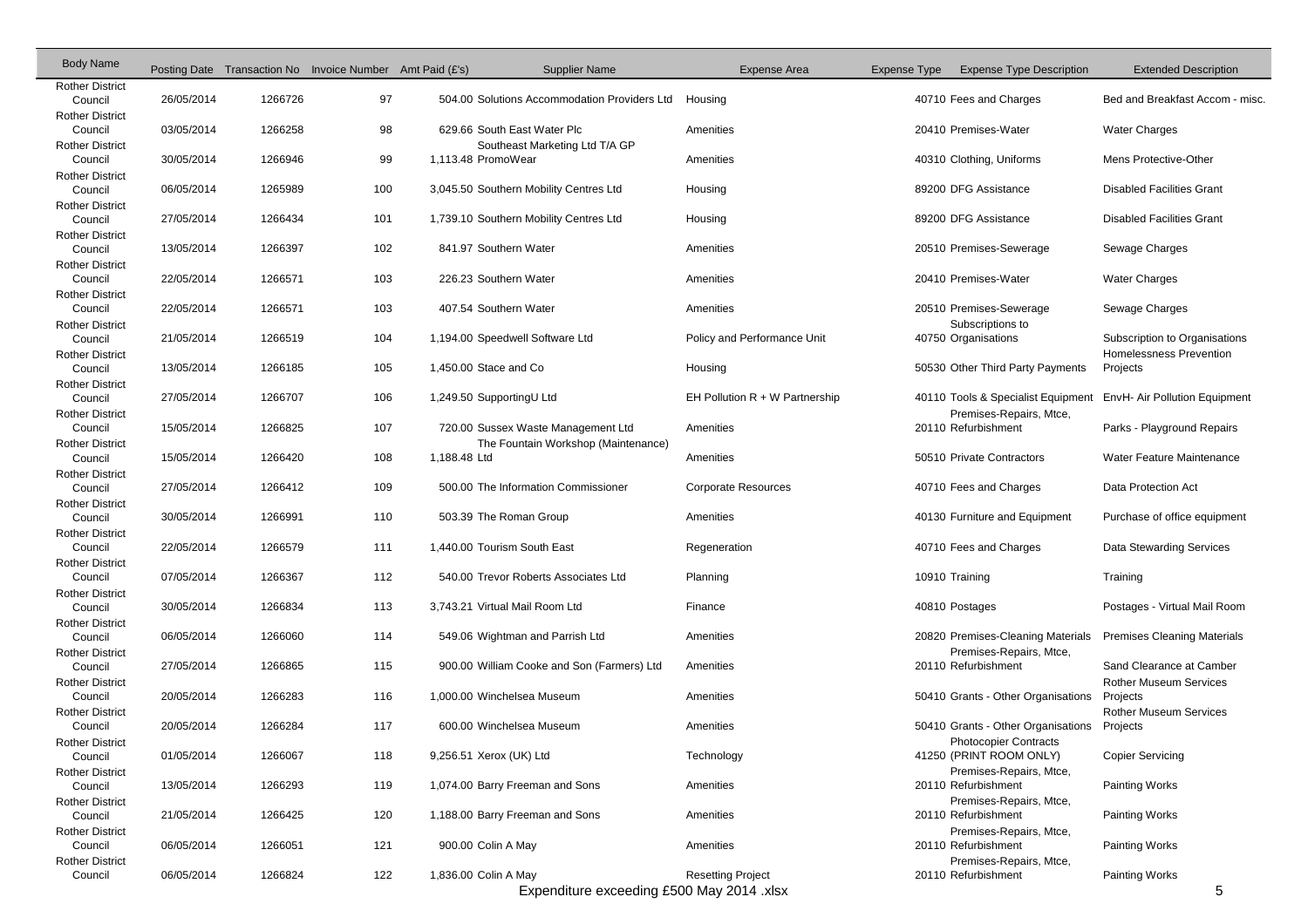| <b>Body Name</b>                  |            |          | Posting Date Transaction No Invoice Number Amt Paid (£'s) |                 | <b>Supplier Name</b>                                                            | <b>Expense Area</b>         | Expense Type | <b>Expense Type Description</b>                | <b>Extended Description</b>          |
|-----------------------------------|------------|----------|-----------------------------------------------------------|-----------------|---------------------------------------------------------------------------------|-----------------------------|--------------|------------------------------------------------|--------------------------------------|
| <b>Rother District</b>            |            |          |                                                           |                 |                                                                                 |                             |              | Premises-Repairs, Mtce,                        |                                      |
| Council                           | 08/05/2014 | 1266037  | 123                                                       |                 | 1,836.00 Colin A May<br>Geewoods Construction Co Ltd (Account                   | <b>Resetting Project</b>    |              | 20110 Refurbishment<br>Premises-Repairs, Mtce, | <b>Painting Works</b>                |
| <b>Rother District</b><br>Council | 07/05/2014 | 1266212  | 124                                                       | 3,876.00 Payee) |                                                                                 | Amenities                   |              | 20110 Refurbishment                            | Parks- Path Repairs                  |
| <b>Rother District</b>            |            |          |                                                           |                 | Geewoods Construction Co Ltd (Account                                           |                             |              | Premises-Repairs, Mtce,                        |                                      |
| Council                           | 07/05/2014 | 1266523  | 125                                                       |                 | 717.60 Payee)                                                                   | Amenities                   |              | 20110 Refurbishment                            | Parks-Fencing Products               |
| <b>Rother District</b>            |            |          |                                                           |                 | Geewoods Construction Co Ltd (Account                                           |                             |              | Premises-Repairs, Mtce,                        |                                      |
| Council                           | 07/05/2014 | 1266524  | 126                                                       | 516.00 Payee)   |                                                                                 | Amenities                   |              | 20110 Refurbishment                            | Parks- Path Repairs                  |
| <b>Rother District</b>            |            |          |                                                           |                 |                                                                                 |                             |              | Premises-Repairs, Mtce,                        | Specified Repairs and Works          |
| Council                           | 02/05/2014 | 1266294  | 127                                                       |                 | 6,633.60 J Akehurst Plant Hire                                                  | Amenities                   |              | 20110 Refurbishment                            | listed                               |
| <b>Rother District</b>            |            |          |                                                           |                 |                                                                                 |                             |              | Premises-Repairs, Mtce,                        | Specified Repairs and Works          |
| Council                           | 30/05/2014 | 1266864  | 128                                                       |                 | 5,328.00 J Akehurst Plant Hire                                                  | Amenities                   |              | 20110 Refurbishment                            | listed                               |
| <b>Rother District</b>            |            |          |                                                           |                 |                                                                                 |                             |              |                                                |                                      |
| Council                           | 06/05/2014 | 1265988  | 129                                                       |                 | 1,965.00 Marchants Builders Ltd                                                 | Housing                     |              | 89200 DFG Assistance                           | <b>Disabled Facilities Grant</b>     |
| <b>Rother District</b><br>Council | 26/05/2014 | 1266681  | 130                                                       |                 | 2,056.54 Royal Mail Group Ltd                                                   | <b>Corporate Resources</b>  |              | 40810 Postages                                 | Response Service - Royal Mail<br>Chg |
| <b>Rother District</b>            |            |          |                                                           |                 |                                                                                 |                             |              | SLAs - Voluntary Assoc et al                   |                                      |
| Council                           | 08/05/2014 | 1266812  | 131                                                       |                 | 2,500.00 East Sussex County Council                                             | Regeneration                |              | 50310 (Committee Approved)                     | 1066 Country Walk                    |
| <b>Rother District</b>            |            |          |                                                           |                 |                                                                                 |                             |              |                                                |                                      |
| Council                           | 20/05/2014 | 1266459  | 132                                                       |                 | 4,200.00 East Sussex County Council                                             | Policy and Performance Unit |              | 40710 Fees and Charges                         | Communications - Officer costs       |
| <b>Rother District</b>            |            |          |                                                           |                 |                                                                                 |                             |              |                                                |                                      |
| Council                           | 20/05/2014 | 1266501  | 133                                                       |                 | 147,000.00 East Sussex County Council                                           | Policy and Performance Unit |              | 40710 Fees and Charges                         | Communications - Officer costs       |
| <b>Rother District</b>            |            |          |                                                           |                 |                                                                                 |                             |              |                                                | <b>Communications - Travel Costs</b> |
| Council                           | 20/05/2014 | 1266501  | 133                                                       |                 | 316.80 East Sussex County Council                                               | Policy and Performance Unit |              | 40710 Fees and Charges                         | Charges By ESCC                      |
| <b>Rother District</b>            |            |          |                                                           |                 |                                                                                 |                             |              |                                                |                                      |
| Council                           | 20/05/2014 | 1266765  | 134                                                       |                 | 920.00 East Sussex County Council                                               | Planning                    |              | 50210 Other L.As                               | Fee Payments to ESCC                 |
| <b>Rother District</b>            |            |          |                                                           |                 |                                                                                 |                             |              |                                                |                                      |
| Council                           | 20/05/2014 | 1266766  | 135                                                       |                 | 1,500.00 East Sussex County Council                                             | Planning                    |              | 50210 Other L.As                               | Fee Payments to ESCC                 |
| <b>Rother District</b>            | 23/05/2014 | 1266500  | 136                                                       |                 |                                                                                 | Policy and Performance Unit |              |                                                | Communications - Officer costs       |
| Council<br><b>Rother District</b> |            |          |                                                           |                 | 36,750.00 East Sussex County Council                                            |                             |              | 40710 Fees and Charges                         | <b>Communications - Travel Costs</b> |
| Council                           | 23/05/2014 | 1266500  | 136                                                       |                 | 316.80 East Sussex County Council                                               | Policy and Performance Unit |              | 40710 Fees and Charges                         | Charges By ESCC                      |
| <b>Rother District</b>            |            |          |                                                           |                 |                                                                                 |                             |              |                                                |                                      |
| Council                           | 27/05/2014 | 11002350 | 137                                                       |                 | -147,000.00 East Sussex County Council                                          | Policy and Performance Unit |              | 40710 Fees and Charges                         | Communications - Officer costs       |
| <b>Rother District</b>            |            |          |                                                           |                 |                                                                                 |                             |              |                                                | <b>Communications - Travel Costs</b> |
| Council                           | 27/05/2014 | 11002350 | 137                                                       |                 | -316.80 East Sussex County Council                                              | Policy and Performance Unit |              | 40710 Fees and Charges                         | Charges By ESCC                      |
| <b>Rother District</b>            |            |          |                                                           |                 |                                                                                 |                             |              |                                                | FRS17-ESCC Actuarial Val -           |
| Council                           | 08/05/2014 | 1266326  | 138                                                       |                 | 968.98 East Sussex Pension Fund                                                 | Finance                     |              | 40710 Fees and Charges                         | Pension                              |
| <b>Rother District</b>            |            |          |                                                           |                 |                                                                                 |                             |              | Subscriptions to                               |                                      |
| Council                           | 22/05/2014 | 1266593  | 139                                                       |                 | 2,100.00 Hastings Borough Council                                               | Regeneration                |              | 40750 Organisations                            | Membership of Tourism S.E.           |
| <b>Rother District</b>            |            |          |                                                           |                 | Laser Energy Buying Group (Kent County                                          |                             |              |                                                |                                      |
| Council                           | 12/05/2014 | 1266250  | 140                                                       |                 | 1,883.39 Council Commercial Services)                                           | Amenities                   |              | 20310 Premises-Gas                             | <b>Gas Charges</b>                   |
| <b>Rother District</b><br>Council | 12/05/2014 | 1266252  | 141                                                       |                 | Laser Energy Buying Group (Kent County<br>1,054.32 Council Commercial Services) | Amenities                   |              | 20310 Premises-Gas                             | Gas Charges                          |
| <b>Rother District</b>            |            |          |                                                           |                 | Laser Energy Buying Group (Kent County                                          |                             |              |                                                |                                      |
| Council                           | 14/05/2014 | 1266249  | 142                                                       |                 | 597.37 Council Commercial Services)                                             | Amenities                   |              | 20310 Premises-Gas                             | Gas Charges                          |
| <b>Rother District</b>            |            |          |                                                           |                 | Laser Energy Buying Group (Kent County                                          |                             |              |                                                |                                      |
| Council                           | 15/05/2014 | 1266382  | 143                                                       |                 | 602.44 Council Commercial Services)                                             | Amenities                   |              | 20210 Premises-Electricity                     | <b>Electricity Charges</b>           |
| <b>Rother District</b>            |            |          |                                                           |                 | Laser Energy Buying Group (Kent County                                          |                             |              |                                                |                                      |
| Council                           | 15/05/2014 | 1266388  | 144                                                       |                 | 986.28 Council Commercial Services)                                             | Amenities                   |              | 20210 Premises-Electricity                     | <b>Electricity Charges</b>           |
| <b>Rother District</b>            |            |          |                                                           |                 | Laser Energy Buying Group (Kent County                                          |                             |              |                                                |                                      |
| Council                           | 15/05/2014 | 1266391  | 145                                                       |                 | 2,135.71 Council Commercial Services)                                           | Amenities                   |              | 20210 Premises-Electricity                     | <b>Electricity Charges</b>           |
| <b>Rother District</b>            |            |          |                                                           |                 | Laser Energy Buying Group (Kent County                                          |                             |              |                                                |                                      |
| Council                           | 15/05/2014 | 1266391  | 145                                                       |                 | 72.80 Council Commercial Services)                                              | Amenities                   |              | 20210 Premises-Electricity                     | <b>Electricity Charges</b>           |
|                                   |            |          |                                                           |                 | Expenditure exceeding £500 May 2014 .xlsx                                       |                             |              |                                                | 6                                    |